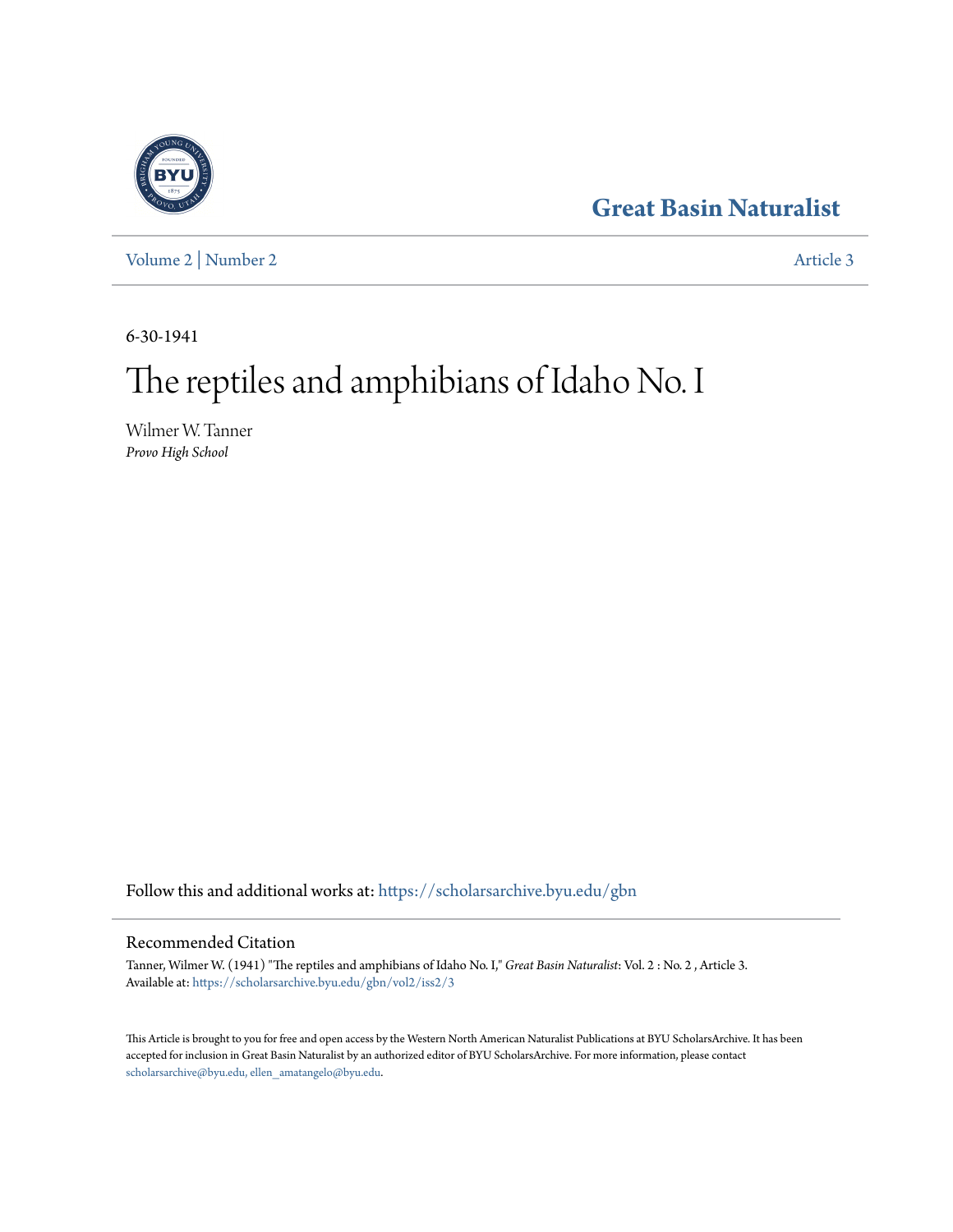# THE REPTILES AND AMPIIIBIANS OF IDAHO NO.  $1^{(1)}$

## WILMER W. TANNER

In charge of Biological Scieuce Provo High School, Provo, Utah

## INTRODUCTION

In the present paper, first of a series of papers on Idaho reptiles, an attempt has been made to bring together information on the am phibians and reptiles of Idaho. This work has been in progress for many years and is an outgrowth of many collecting trips, not only by the author but by many of the Idaho students and other workers who have collected reptiles from various Idaho localities and have deposited them in the Hrigham Young University vertebrate collection. In fact this work was started in 1928 when Dr. Vasco M. Tanner and a group of students spent several weeks in southern Idaho. At about the same time Mr. Richard P. Erwin was working on the reptiles of western Idaho and sent over a hundred specimens to the Brigham Young University. During the past few years additional information has been added and it now seems desirable to list the known records for the state.

Besides those specimens found in the Brigham Young University <sup>I</sup> am indebted to the following for the use of specimens, notes or for suggestions : Dr. Victer E. Jones, University of Idaho Southern Branch at Pocatello; Prof. O. H. Smith, College of Idaho at Caldwell; Mrs. Ora B. Hawkins, Historical Society of Idaho at Boise; Mr. L. M. Klauber, Natural History Museum, San Diego; and to Dr. Vasco M. Tanner and Dr. D. E. Beck at the Brigham Young University.

The writer has found the work of Mr. Richard P. Erwin very helpful, in studying the distribution of species in southwestern Idaho.

#### AMPHIBIA

Ambystoma mackodactylum Baird. The Long-toed Salamander Specimens taken by Mr. Erwin were mostly from Ada County.

Ambystoma tigrinum slateri Dunn

PUBLISHED RECORDS: Latah and Kootenai counties, (Dunn 1940). Remarks : Larval taken at Island Park and Warm River, Fre-

mont County, and two specimens from Madison County are doubtful. It is more likely that these specimens belong to *tigrimum slateri*.

<sup>(1)</sup> Contribution No. <sup>92</sup>—from the Department of Zoology and Entomology -Brigham Young University, Provo, Utah.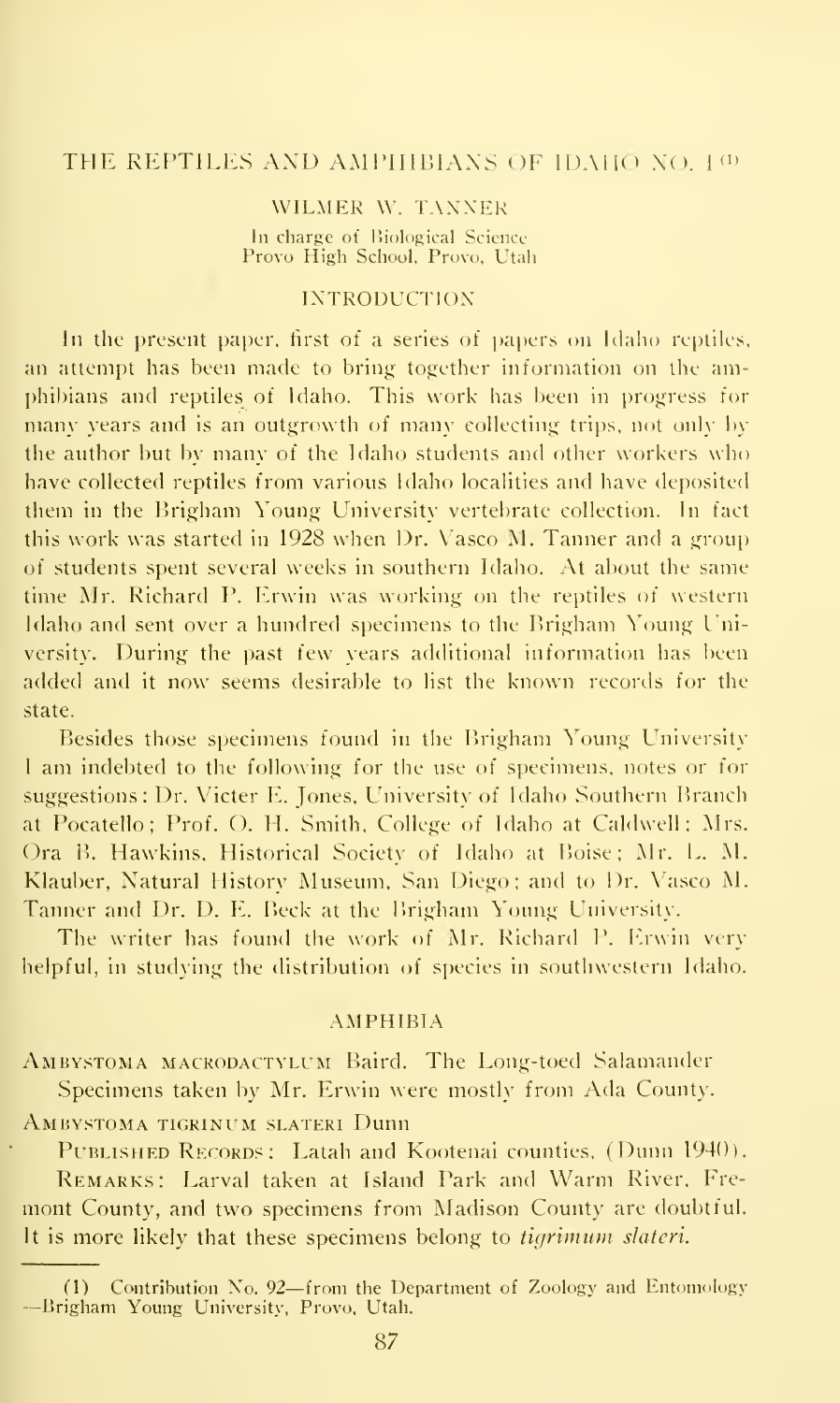AMBYSTOMA TIGRINUM NEBULOSUM Hallowell

PUBLISHED RECORDS: McCammon, Bannock Co., (V. M. Tanner 1931).

REMARKS: Dr. E. R. Dunn in his recent paper, "Races of Ambystoma tigrinum." suggests that this species should occur in southern Idaho and possibly larvae from "Snake River" and one from Malad ( (Jneida Co.) may belong here." Specimens collected in southern Idaho are two few in number to make a careful distributional study at this time.

PLETHODON IDAHOENSIS Slater & Slipp. The Idaho Salamander

Five specimens were collected by Prof. James R. Slater and Mr. John W. Slipp from the northeast corner of Coeur D'Alene Lake, Kootenai County, Idaho. This appears to be the first amphibian to be described from an Idaho locality.

DICAMPTODON EUSATUS (Eschscholtz). The Pacific Giant Salamander

Five specimens were collected in Mannering Creek, near Highway 95A, 12 miles north of Harvard, Benewah County, Idaho, by Prof. J. R. Slater and Mr. J. W. Slipp. These specimens are believed to be the first reported for Idaho.

AscAPHUS TRUEi Stcjneger. The American Bell Toad

PUBLISHED RECORDS: One mile north of Health, Cuddy Mts., Washington Co.; and one half mile east of Black Lake, Adams, Co.; ( Linsdale 1933). Mannering Creek, near Highway 95A. 12 miles north of Harvard, Benewah County. (Slater & Slipp 1940).

SCAPHIOPUS INTERMONTANUS Cope. The Spade Foot Toad

PUBLISHED RECORDS: Blackfoot Fork, (Cope 1871); Boise and Kauna Cave. Ada Co.; (Erwin 1928) ; Boise, Ada Co., (V. M. Tanner 1939).

Remarks: This species occupies the southern parts of Idaho and north to the vicinity of Benewah County. The status of the specimens to the north is in doubt. Dr. Vasco M. Tanner in his recent paper "A Study of the Genus Scaphiopus" indicates the possible occurrence of Scaphiopus hammondii in Kootenai and Bonner Counties. Dr. Tanner assured me that specimens collected in northwestern Montana and northeastern Washington were hammondii. The extension of this species into Montana indicates that it may be found in northern Idaho. BuFO BOREAS BOREAS (Baird & Girard). The Northwestern or Mountain Toad

PUBLISHED RECORDS: Clark's Fork, lower Kootenai River, Bonner Co. ; Blue Lake, Mount Carlton. Kootenai Co. ; Pavette Lake and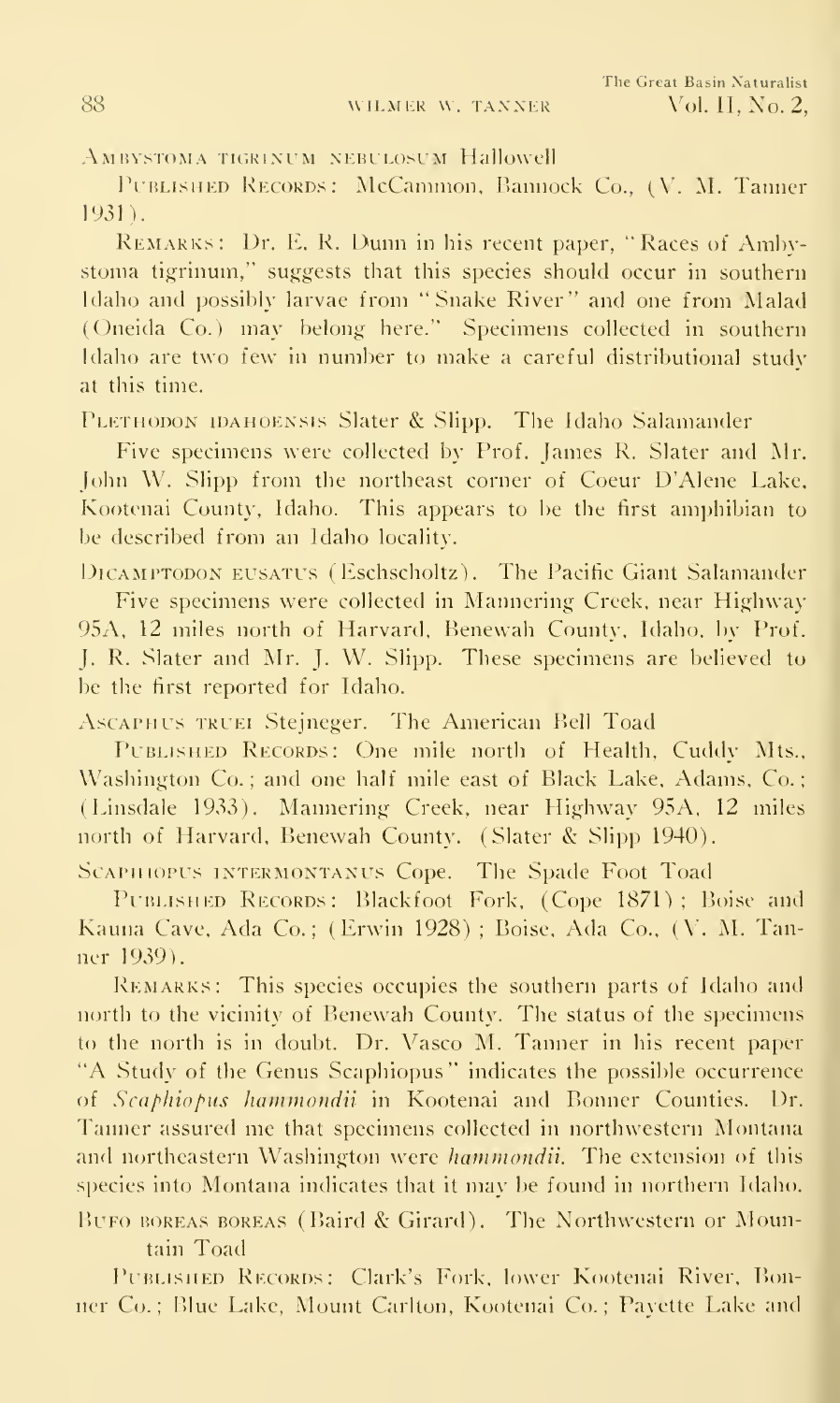McCall, Valley Co.; Boise, Ada Co.; Atlanta, Elmore Co.; Alturas Lake and Sawtooth, Custer Co.; between Blue Lake and Shoshone Falls. Jerome Co.; Mink Creek near I'ocatello, Bannock Co.; Deep Lakes and Bloomington Canyon. Bear Lake Co.. (Slevin 1928). Fairfield. Camas Co.  $(W, W,$  Tanner 1940).

New RECORDS: Madison County, George Marler Sept. 9, 1926. Three miles south of Cascade, \'alley Co., Wilmer W. Tanner Aug. 16. 1940.

Remarks: Mr. R. P. Erwin reports this species as "very com mon" in southwestern Idaho. This toad is common in nearly all parts of Idaho.

PSEUDACRIS NIGRITA TRISERIATA (Wied). The Three-striped Tree Frog PUBLISHED RECORDS: Nampa, Canyon Co.; Boise, Ada County; (Slevin 1928). Driggs. Teton County; (V. M. Tanner 1931). Delco. Cassia County; (W. W. Tanner 1940).

REMARKS: I have observed this little frog all along the Snake River from Kimberly, Twin Falls County, to Burley, Cassia County.

HYLA REGILLA Baird & Girard. The Pacific Tree Frog

PUBLISHED RECORDS: Payette Lake and Lardo, Boise Co.; Boise, Ada Co.; (Slevin 1928).

Remarks: In reporting this species for southwestern Idaho in 1928 Mr. R. P. Erwin regards it as "very common" and adds. "Found scattered all over the country, even in the mountains or anywhere the ground is moist or there is sufficient moisture in the atmosphere." That this species is numerous in and around Boise, Ada Co., I have no doubt; last summer (Aug. 17, 1940) three specimens were collected in a flower garden and others could be heard in all the adjoining lots and fields.

Rana catesbeiana Shaw. Bull Frog

Reported as common in and around Boise. Ada County, by both Erwin and Slevin 1928. Mr. Erwin says that this frog was "introduced from the east into Idaho in 1890 by W. H. Ridenbough, of Boise."

RANA PIPIENS Schreber. The Leopard Frog

PUBLISHED RECORDS: Sand Point and Hope, Bonner Co.; Weiser, Washington Co.; Caldwell, Canyon Co.; Boise, Ada Co.; Mountain Home, Elmore Co.; Spring Branch just above Shoshone Falls. Jerome Co. ; Black Foot & Fort Hall, Bingham Co. ; American Falls, Power Co.; Deep Lake and Bloomington Canyon, Bear Lake Co.; (Slevin 1928). Warm River, Island Park and Big Springs, Fremont Co.;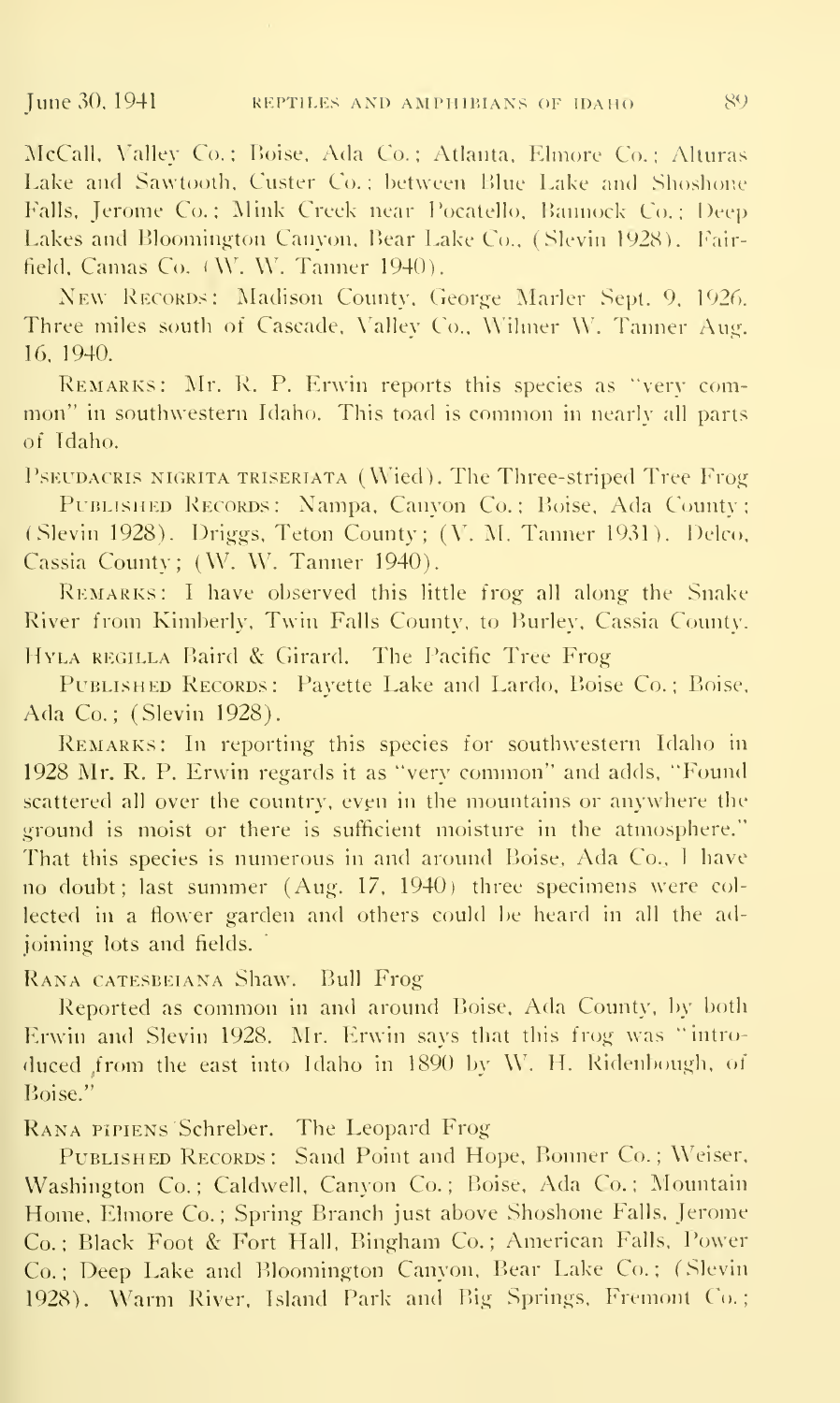Rexburg, Madison Co.; Rigby, Jefferson Co.; Malta and Oakley, Cassia Co.: Twin Falls and Shoshone Falls. Twin Falls Co.: Mc-Cammon, Bannock Co.; and Paris, Bear Lake Co.; (V. M. Tanner) <sup>1931</sup> ).Delco, Cassia Co.; (W. W. Tanner 1940).

#### LIZARDS

CROTOPHYTUS COLLARIS BAILEYI (Stejneger). The Western Collared Lizard

PUBLISHED RECORDS: Mouth of Bruneau River, Owyhee Co.; (Van Denburgh 1922). Below Melba, Snake River Canyon, Ada County; (Erwin 1928).

Remarks: In reporting this species, Mr. Erwin regards it as "not common," and adds that it is "generally found on large boulders even during the hottest days."

CROTOPHYTUS WISLIZENII (Baird & Girard). The Leopard Lizard

PUBLISHED RECORDS: Snake River near Fort Boise, (Cooper 1860). Plains across river from Glenns Ferry and mouth of Burneau River, Owhyee Co.; Blue Lakes to Shoshone Falls, Jerome Co.; Twin Falls and south side of Snake River near Salmon Falls, Twin Falls Co. Cottonwood Creek, Cassia Co.; Plains north side of Snake River between upper Salmon Falls and Bliss and between Bliss and Snake River, Gooding Co.; Glenns Ferry and Mountain Home, Elmore Co.; Boise, Ada Co.; Weiser, Washington Co.; Fort Hall, Bingham Co.; (Van Denburgh 1922).

Remarks: Mr. Erwin refers to this species as "fairly common," in southwestern Idaho. In my collection are several specimens col lected at Fort Hall. Bingham Co.. by Dr. V. E. Jones in May 1936 and one specimen from Owyhee Co., collected in 1938.

Uta stansburiana stansburiana (Baird & Girard). Stansbury Lizard

PUBLISHED RECORDS: South side of Canyon between Shoshone Falls and Twin Falls, Twin Falls Co. ; Blue Lake to Shoshone Falls. Jerome Co. ; Plains and Snake River bottom near Bliss. Gooding Co.. (Van Denburgh 1922). Seventy-three specimens of this species col lected from the following localities. Swan Falls (Snake River), Snake River below Melba and Ten Mile Creek, 15 miles south of Boise. Ada Co.; Indian Cone, near Snake River and 4 miles south of Cleft, Elmore Co.; Sucker Creek near Oregon Line south of Homedale, Bruneau River Canyon 15 miles south of Bruneau, and Reynolds Creek west of Murphy, Owyhee Co.; were collected by Mr. R. P.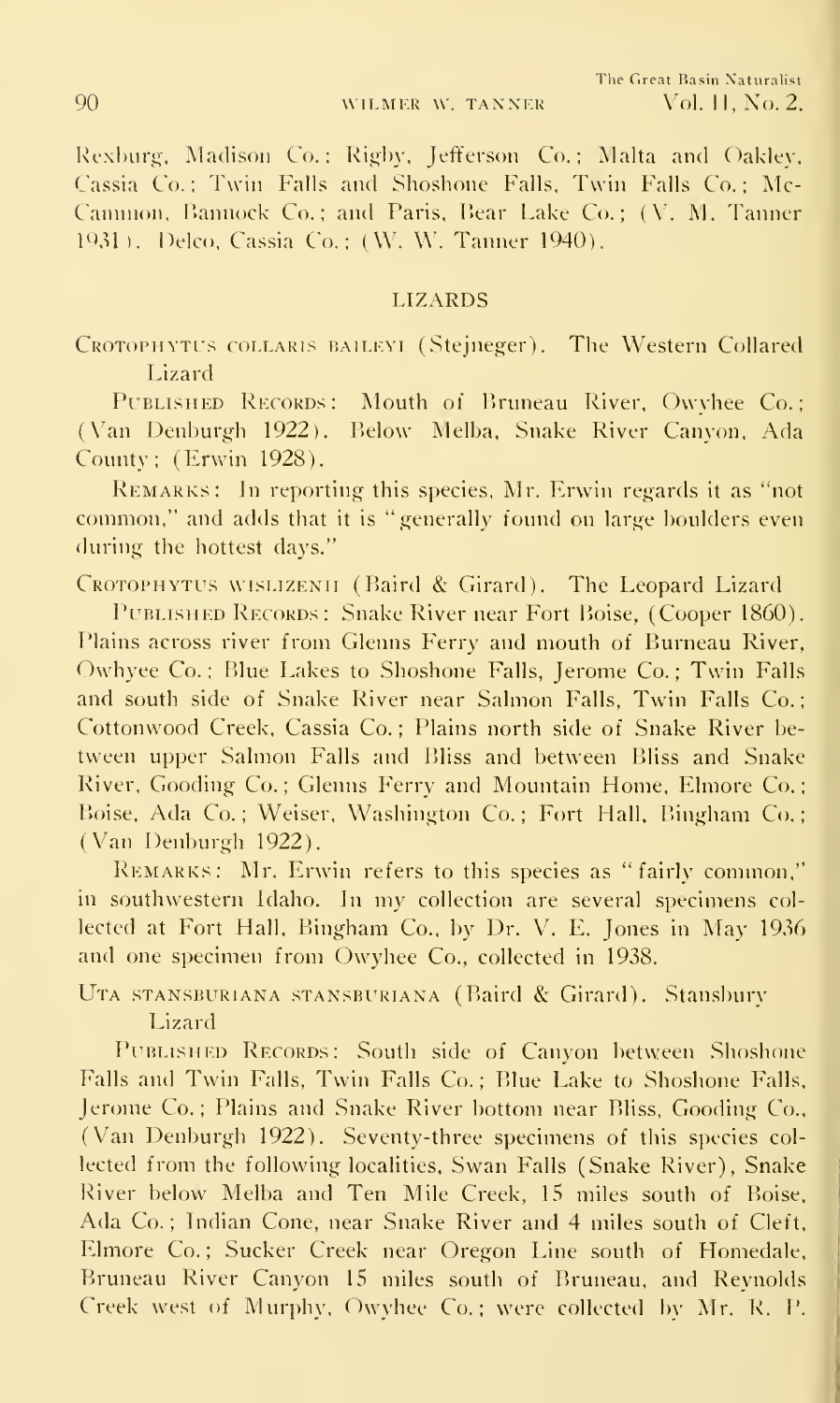Erwin and sent to the Brigham Young University. In his report of southwestern Idaho he refers to this species as common in the rocky desert areas.

New Records: Near Shoshone Falls, Cassia Co.; Dr. D. E. Beck-June 1928; near Wilder, Canyon Co., W. W. Tanner August 1940.

Remarks: This species is apparently common in southwestern Idaho. I found it to be numerous from Wilder, northwest along the Snake River to Adrian, Oregon. August 1940.

SCELOPORUS GRACIOSUS GRACIOSUS (Baird & Girard). The Sagebrush Swift

PUBLISHED RECORDS: Fort Hall, Bingham Co.; and from Salt Lake to Oregon (Cope 1871). Blackfoot, Bingham Co.; Big Lost River, Butte Co. ; Lemhi Indian Agency, Lemhi Co. ; (Stejneger 1891 ). Pocatello, Bannock Co.; Idaho Falls, Bonneville Co.; Plains near Conant, Cassia Co.; plains between Shoshone and Blue Lakes and Blue Lakes Canyon, Jerome Co.; Bliss and Plains between Bliss and Snake River, Gooding Co.; Plains across river from Glenns Ferry, Owyhee Co.; Boise, Ada Co.; Weiser, Washington Co.; (Van Denburgh 1922). Rexburg, Madisen Co.; (W. W. Tanner 1940).

New Records: Oakley, Cassia Co.; V. M. Tanner June 1928; Stone and Holbrook, Oneida Co., G. F. Knowlton.

SCELOPORUS OCCIDENTALIS BISERIATUS (Hallowell). The Western Blue-bellied Lizard

PUBLISHED RECORDS: The sage brush plains between Shoshone and Blue Lakes, Blue Lakes Canyon, on Canyon Walls at Shoshone Falls north of ferry, Jerome Co.; and Boise, Ada Co.; (Van Denburgh 1922).

Remarks: Mr. R. P. Erwin lists this species for southwestern Idaho with the comment that they are "very common." <sup>I</sup> have seen specimens from Ada and Owyhee Counties.

PHRYNOSOMA DOUGLASSII ORNATISSIMUM (Girard). The Short-Horned

Horned Lizard

PUBLISHED RECORDS: "Found on the plains west of the Rocky Mountains, as far west as the Cascade Range. One was caught in September near the Snake River, Oregon territory." (Cooper 1860). Fort Hall, Bingham Co., (Cope 1871). Clearwater River 7 miles above Lewiston and at Lewiston, Nez Perce Co.; Boise, Ada Co.; Big Butte, and Aero, Butte Co.; Shoshone, Jerome Co.; Sage Brush plains near Conant, and Cottonwood Creek, Cassia Co.; Blackfoot, Bingham Co.; American Falls, Power Co.; and Pocatello, Bannock County. (Van Denburgh 1922).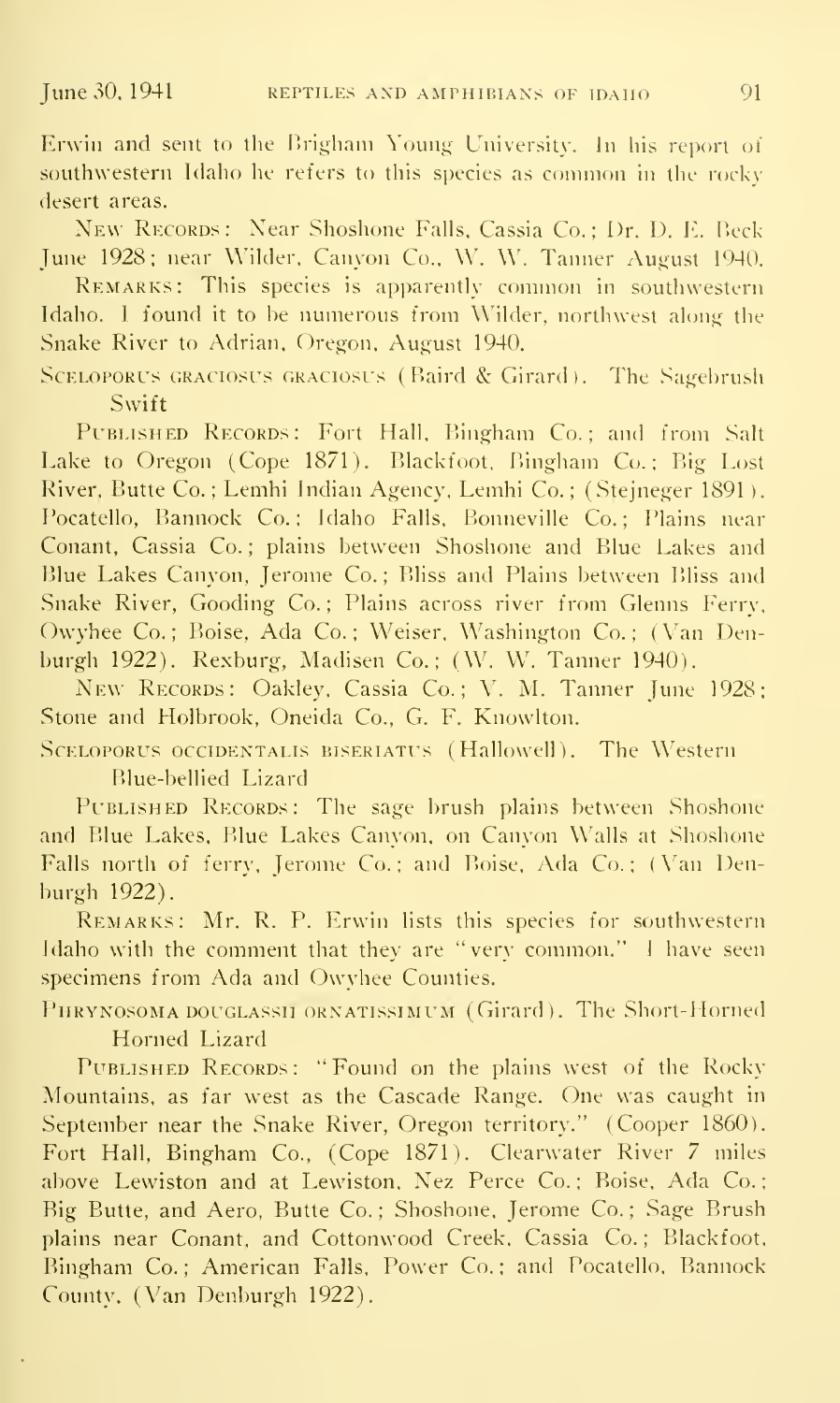REMARKS: The exact range of this species is not known; it appears certain, however, to cover most of southern and central Idaho. Mr. Erwin comments as follows: "We have found this lizard only occasionally in sandy places in rock-strewn, semi-arid country."

In assigning Phrynosoma douglassii ornatissimum to Idaho, I realize that this is as yet quite an unsolved question. Few groups of reptiles are in such dire need of study as the short horned lizards. Probably the best summary of this group is that given by Dr. Van Denburgh in his "Reptiles of Western North America Vol. I. pp. 371-376. As it now stands one is not sure whether to refer to the Great Basin and Southern Idaho forms as P. d. ornatissimum or P. d. ornatum or if two distinct groups exist. Until more information is available I choose to use  $P$ . d. ornatissimum for the Idaho specimens. PHYRNOSOMA PLATYRHINOS Girard. The Desert Horned Lizard

PUBLISHED RECORDS: Mouth of Bruneau River, and plains across river from Glenns Ferry, Owhyee Co.; Lava Plains, Shoshone and .Snake River and Sage plains between Shoshone and Blue Lakes, Jerome Co.; Plains between Bliss and Snake River, Gooding Co.; Cottonwood Creek, Cassia Co. ; reported by Cope for Sandpoint, Bonner Co., (Van Denburgh 1922).

REMARKS: I have specimens collected from near Bliss by Dr. V. F. Jones, and two specimens collected from Owyhee County. Mr. Irwin reports this species as "fairly common." "Found in sandy, gravelly places in semi-arid areas." Its complete range in Idaho is unknown.

GERRHONATUS COERVLEUS PRINCIPIS (Baird & Girard). The Northern Alligator Lizard

PUBLISHED RECORDS: A few miles south of Sandpoint, Bonner Co., (Slipp 1940).

Cnemidophorus tessellatits tessellatus (Say). Desert Whiptail Lizard

PUBLISHED RECORDS: Between Shoshone Falls, Twin Falls and Upper Salmon Falls, Twin Falls Co.; Conant, Cassia Co.; Bliss, Gooding Co.; Glenns Ferry, Elmore Co.; Boise, Ada Co.; Payette, Payette Co. ; (Van Denburgh 1922). Snake River Canyon southeast of Melba, and Swan Falls, Ada Co.; Given's Hot Springs in the Snake River Valley, Canyon Co.; Snake River across from Given's, 18 miles south of Bruneau, Bruneau River Canyon, South of Nampa, and south of Walter's ferry, Owyhee County (Burt 1931).

New Records: This species was numerous in the willows on both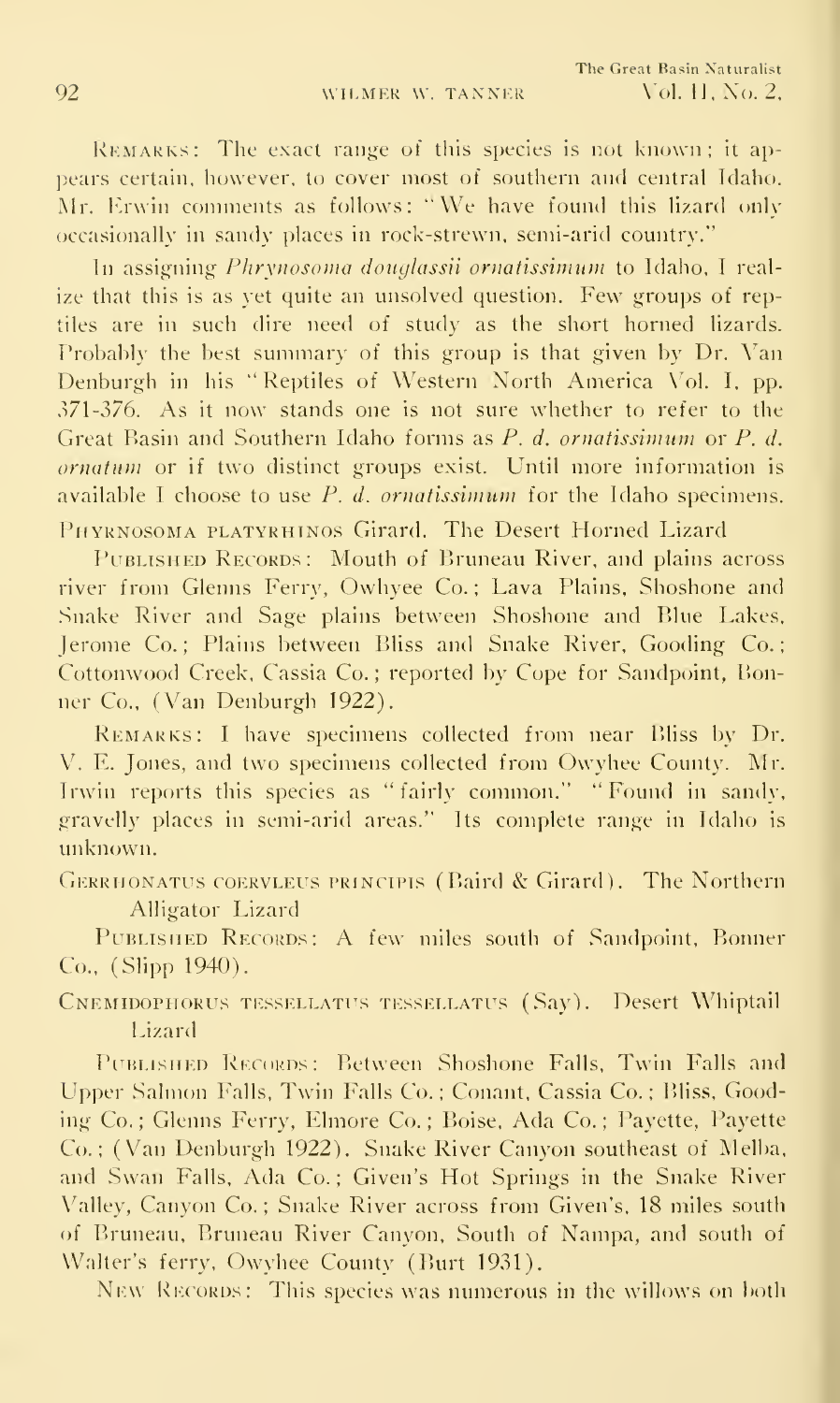sides of Snake River southwest of Wilder, Canyon and Owvhee Connties, August 17, 1940.

EUMECES SKILTONIANUS SKILTONIANUS (Baird & Girard). The Western Skink

PUBLISHED RECORDS: Boise, Ada Co.; and Fort Hall, Bingham County, (Van Denburgh 1922). Pocatello, Bannock Co.; Lewiston, Xez Perce Co.. (Taylor 1935).

Remarks: Mr. R. P. Erwin lists this species as "rare" in south western Idaho. Intensive collecting from Ada County north will undoubtedly extend the range of this species in Idaho.

### **SNAKES**

CHARINA BOTTAE (Blainville). The Rubber-Snake

PUBLISHED RECORDS: Blue Lake and Hood's Valley, Kootenai Co.; Hope. Bonner Co. ; and Fish Haven Creek, Bear Lake Co.. (Van Denburgh 1922). Paris. Bear Lake Co., (V. M. Tanner 1933).

New Records: Jarbridge Canyon, Owyhee Co., 1936, J. W. Asdale.

REMARKS: Mr. Erwin refers to this species as "fairly common" and as "usually found in moist shadv places, and especially in rotten logs."

DIADOPHIS AMABILIS OCCIDENTALIS Blanchard. The Western Ringneck Snake

One specimen was collected five miles southwest of Horseshoe Bend. Boise County, by Mr. Joe Webster, November 1937, (Reported by Uhler 1940).

DIADOPHIS REGALIS REGALIS (Baird & Girard). The Thimble Snake

A specimen was collected in the mountains east of Preston. Franklin Co., by <sup>a</sup> student who later gave it to Dr. J. S. Stanford of the Utah State Agricultural College at Logan. Utah, (Reported by W. W. Tanner 1940).

Coluber constrictor mormon (Baird & Girard). Blue Racer

PUBLISHED RECORDS: Big Butte, Butte Co., (Stejneger 1890), Coeur D'Alene. Kootenai Co. ; Boise, Ada Co. ; Atlanta. Elmore Co. the mouth of the Bruneau River, Owyhee Co.; and Upper Salmon Falls, Gooding Co., (Van Denburgh 1922). Caldwell, Canyon Co.. (W. W. Tanner 1940).

New Records: Clifton, Franklin Co., Douglas Merrill 1933. Mt. Idaho, Idaho Co., W. W. Tanner 1940.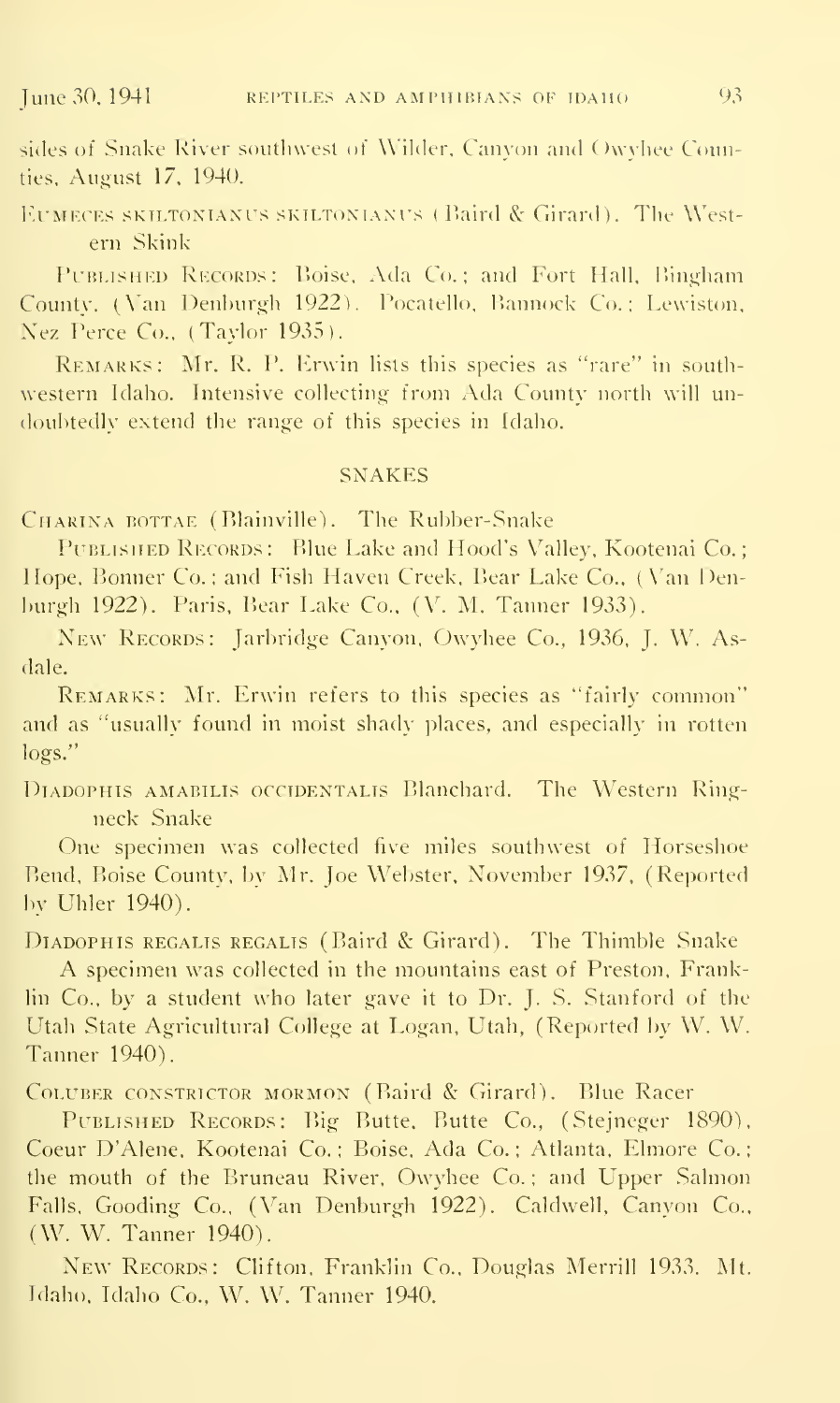COLUBER TAENIATUS TAENIATUS (Hallowell). The Western Striped Racer

PUBLISHED RECORDS: Bliss, Gooding County, and Boise, Ada County, Van Denburgh 1922).

Remarks: Mr. R. P. Erwin reports this species as "common" in southwestern Idaho. <sup>I</sup> have seen several of the specimens collected l)v Mr. Erwin from Ada and Owyhee Counties.

PITUOPHIS CATENIFER DESERTICOLA Stejneger. The Desert Gopher Snake

PUBLISHED RECORDS: Fort Boise, Canyon Co., (Cooper 1860); Big Butte and Arco, Butte Co., (Stejneger 1891). Boise, Ada Co.; Blue Lakes, Twin Falls Co.; Indian Valley, Adams Co.; Bear Lake Co., (Van Denburgh 1922) ; Colson Creek, Salmon River, Lemhi Co.; .Swan Lake, and Pocatello, Bannock Co., (W. W. Tanner 1940).

New RECORDS: Two miles west of Boise, Ada Co., R. P. Erwin; Fairfield. Camas Co., Cleo Pond 1939; Jump Creek, Owyhee Co.; and a specimen from Moores Creek.

RHINOCHEILUS LECONTEI Baird & Girard. The Long-nosed Snake

One specimen was reported by Dr. John Van Denburgh for Glenns Ferry, Elmore Co., Idaho. This area is dry and provides an environment very similar to that of southern and western Utah where several specimens of this snake have been collected. Careful collecting will surely produce more specimens from Idaho.

Sonora miniata miniata Stickel

PUBLISHED RECORDS: Snake River Canyon near Guffey, Ada County, (Erwin 1925-28).

Remarks: One specimen in the State Historical Society of Idaho (No. 7) must be referred to this species. This specimen was collected by Mr, R. P. Erwin on the north rim of the Snake River near Guffey, Ada Co., April 1924. Other specimens were collected at this same time and deposited in other collections.

The scale counts and measurements on this specimen are as fol lows: Scale rows 15-15-14, ventrals 174, caudals 49. upper labials 7-7, lower labials 6-6, oculars 1-2, loreal 1-1. temporals 1-2, anal divided, total length 270, tail length 51, the color was uniform brown.

Sonora semianulata semianulata Baird & Girard. Bicolor Ground Snake

PUBLISHED RECORDS: Northern bank of the Snake River, Ada County and Bruneau River. Owyhee County. (Erwin 1925-28).

REMARKS: Two specimens collected by Mr. Richard P. Erwin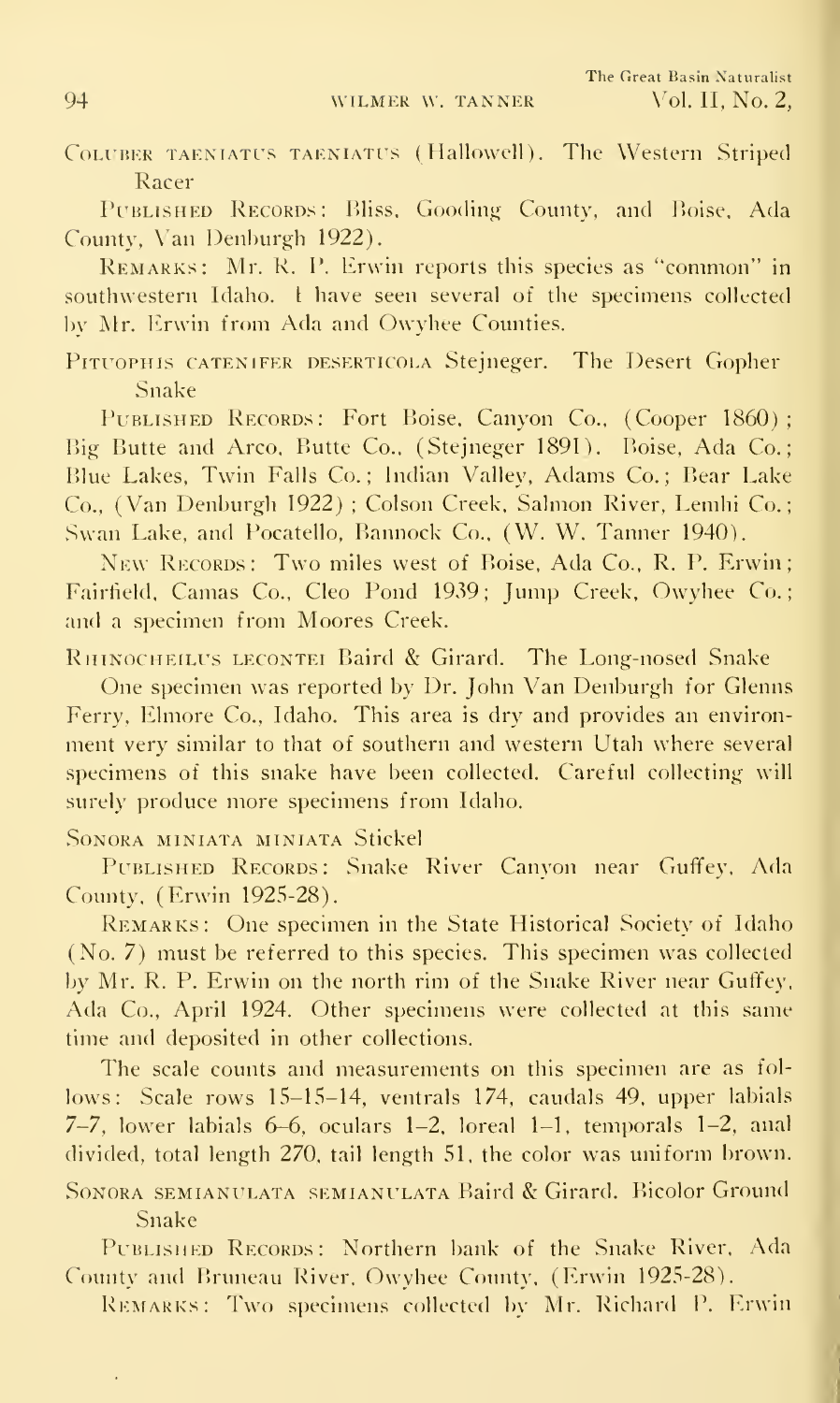have been studied by the writer. One specimen in the State Historical Society of Idaho (Xo. 4) was collected along with several other speci mens on the north rim of the Snake River near Guffey. Ada County. April 1924. A second specimen in the reptile collection of the College of Idaho (No. 645) was collected at Hot Springs on the Bruneau River. Owyhee County. Idaho. Dr. Smith at the College of Idaho also reported that a specimen had been taken along the Snake River south of Caldwell. Canyon County. Idaho.

Hypsiglena ochrorhynchus ochrorhynchus. The Night Snake

Three specimens of this species were collected by Mr. Erwin. at Lucky Peak 7 miles east of Boise. June 29. 1919; Swan Falls. Snake River. September 17. 1824; and Ten Mile Creek Canyon, 15 miles south of Boise, Ada County, Idaho, (Erwin 1925-28).

THAMNOPHIS ORDINOIDES VAGRANS Baird & Girard

PUBLISHED RECORDS: Fort Boise( Cooper 1860) between Copenhagen, Utah and Fort Hall. Idaho, (Cope 1871) ; Salmon River Mountains, Lemhi Co.; Challis Valley, Custer Co.; Birch Creek, Clark Co.; and Trail Creek, Idaho. (Stejneger 1891). Sand Point and Hope. Bonner Co.; Kootenai County; Wardner, Shoshone Co.; Lewiston. Nez Perce Co.; Weiser, Washington Co.; Payette Lakes, Valley Co.; Boise, Ada Co.; Malad River Canyon, Camas, Kelchum, and Guyer Hot Springs, Blaine Co.; Arco, Butte Co.; Shoshone Falls, Jerome Co.; Salmon Falls, Twin Falls Co. ; Albion and Cottonwood Creek, Cassia Co.; Fort Hall, Bingham Co.; Malad, Oneida Co.; and Bear Lake, Bear Lake Co.; Idaho (Van Denburgh 1922). Mr. Henry S. Fitch in his recent paper on the Ordinoides group lists specimens from the following localities: Troy, Latah Co.; Castle Rock Ranger Station, south fork of Clear Water River, Idaho Co.;  $\frac{1}{2}$  mile east of Black Lake. <sup>1</sup> mile north of Bear Ranger Station Mount Smith, Adams Co.; Heath, Cuddy Mountains, Crane Creek, 15 miles east of Midvale, Washington Co.; Island Park, Snake River near Yellowstone National Park, inlet to Henry's Lake, Sheridan Creek, Fremont Co. Idaho City, Boise Co.; Pass Creek, Butte Co.; 3 miles southwest of Victor, Teton Co. ; Petit Lake, Alturas Lake, Blaine Co. ; 7 miles west of Idaho Falls, Bonneville Co. ; 2 miles southwest of Aberdeen, Bingham Co.; Homedale, Snake River north of Murphy, Reynolds Creek 12 miles south of Snake River. Castle Creek 8 miles south of Oreana. and Indian Creek <sup>2</sup> miles south of Riddle, Owyhee Co. ; Little Wood River, Lincoln County; Elba, Cassia Co.; (Fitch 1940); Lewston. Ketchum, Fort Hall. Idaho. (Ruthven 1908).

New Records: Jefferson Co., George Marler July 1926; Madison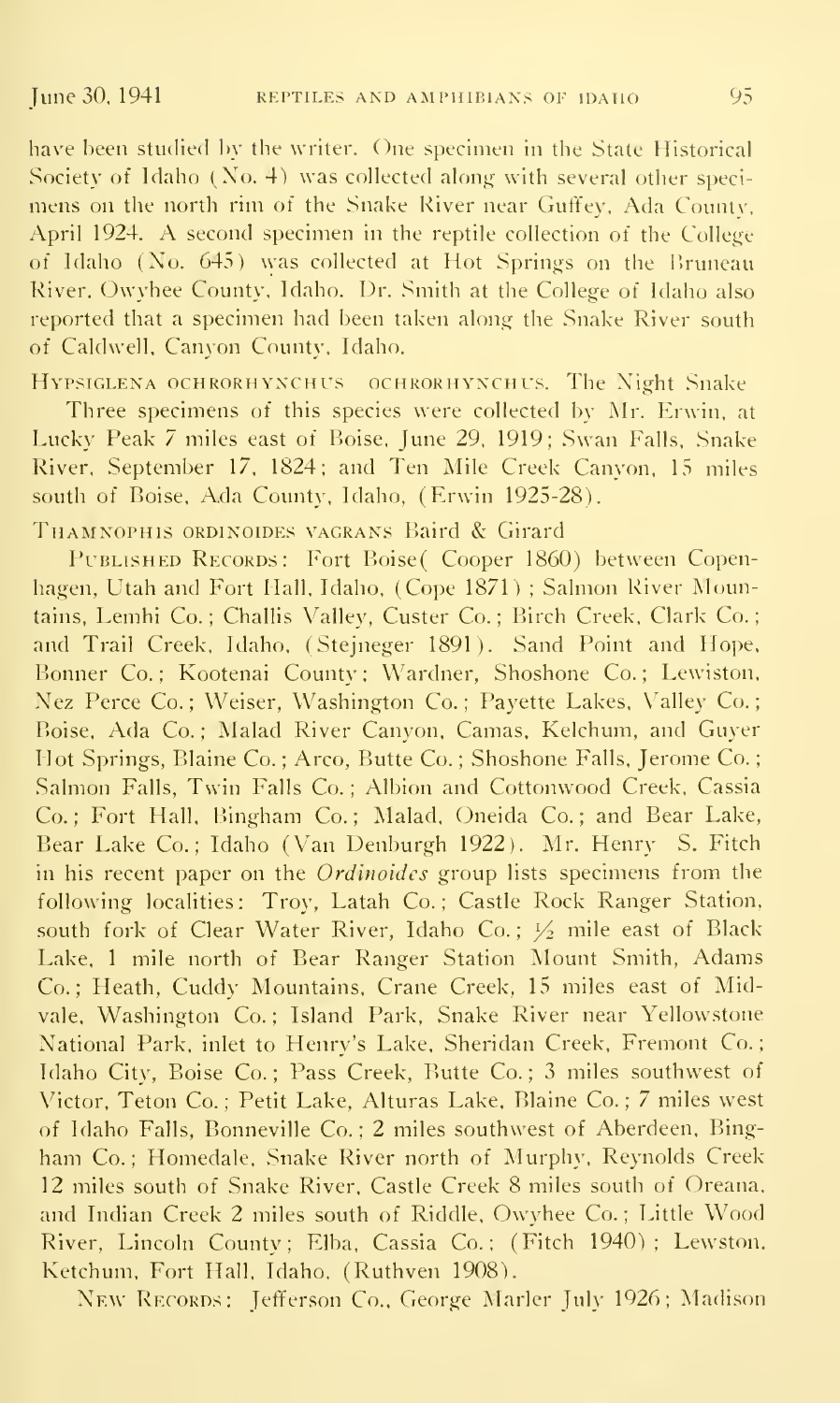County, George Marler June 1926; Oakley, Cassia Co., V. M. Tanner 1928; Delco, Cassia Co.. W. W. Tanner July 1939; Warm River Crossing, Fremont County, George Marler 1926; Clifton, Franklin Co., Douglas Merrill July 1933; Shoshone Falls, Jerome Co.; V. M. Tanner & D. E. Beck, June 1928; Fairtield, Camas Co., Cleo Pond. July 1938; Pocatello, V. E. Jones, Bannock Co.; Whitebird, Idaho Co., W. W. Tanner. August 1940; Belvidere. Valley Co.. W. W. Tanner August 1940.

Remarks: Many specimens collected by Mr. R. P. Erwin from southwestern Idaho are in the State Museum at Boise. Idaho. In commenting on this species Mr. Erwin refers to it as "very common."

Thamnophis sirtalis PARiETALis (Say). The Prairie Garter Snake Published Records: Bear Lake, Bear Lake Co.; Weiser, Washington Co.; Boise, Ada Co.; Payette Lake, Boise Co.; and Blue Lake, Jerome Co., (Van Denburgh 1922).

New Records: Dagget Creek, Boise Co., R. P. Erwin Aug. 1925; Caldwell, Canyon Co., (no date or collector listed) ; Clark Co., George Marler Sept. 1926; Clifton, Franklin Co., Douglas Merrill. 1933; Delco, Cassia Co., W. W. Tanner, July 1939.

REMARKS: Mr. R. P. Erwin lists Sirtalis concinnus for southwestern Idaho. This was undoubtedly a misidentification, since concinnus is limited to the Cascade area. Specimens examined from the Ada-Canyon Co. areas appear more like the *parietalis* group both in color and scale counts, than to those of Northern Idaho and Washington. Unfortunately too few specimens are available to make a careful separation at this time.

THAMNOPHIS SIRTALIS TETRATAENIA (Cope)

Two specimens collected at <sup>a</sup> small stream just west of Coeur D'Alene Lake, Kootenai, Co., are referred to this subspecies. The scale counts are identical with specimens from southern Idaho but the color pattern is much darker. In color they are more like the speci mens of Yakima, Washington. Here again too few specimens are at hand to state with certainty to which subspecies they should be re ferred. Because of their close resemblance to the Washington speci mens it seems more likely that they belong to this subspecies.

CROTALUS VIRIDIS LUTOSUS (Klauber). The Great Basin Rattlesnake PUBLISHED RECORDS: Snake River, (Cooper 1860); Blue Lake Canyon, Jerome Co. ; Twin Falls, Twin Falls Co. ; Big Butte and Little Lost River, Butte Co., Idaho, (Van Denburgh 1922). Black Creek Canyon 15 miles south of Boise, Ada County, (Erwin 1925). Melba.